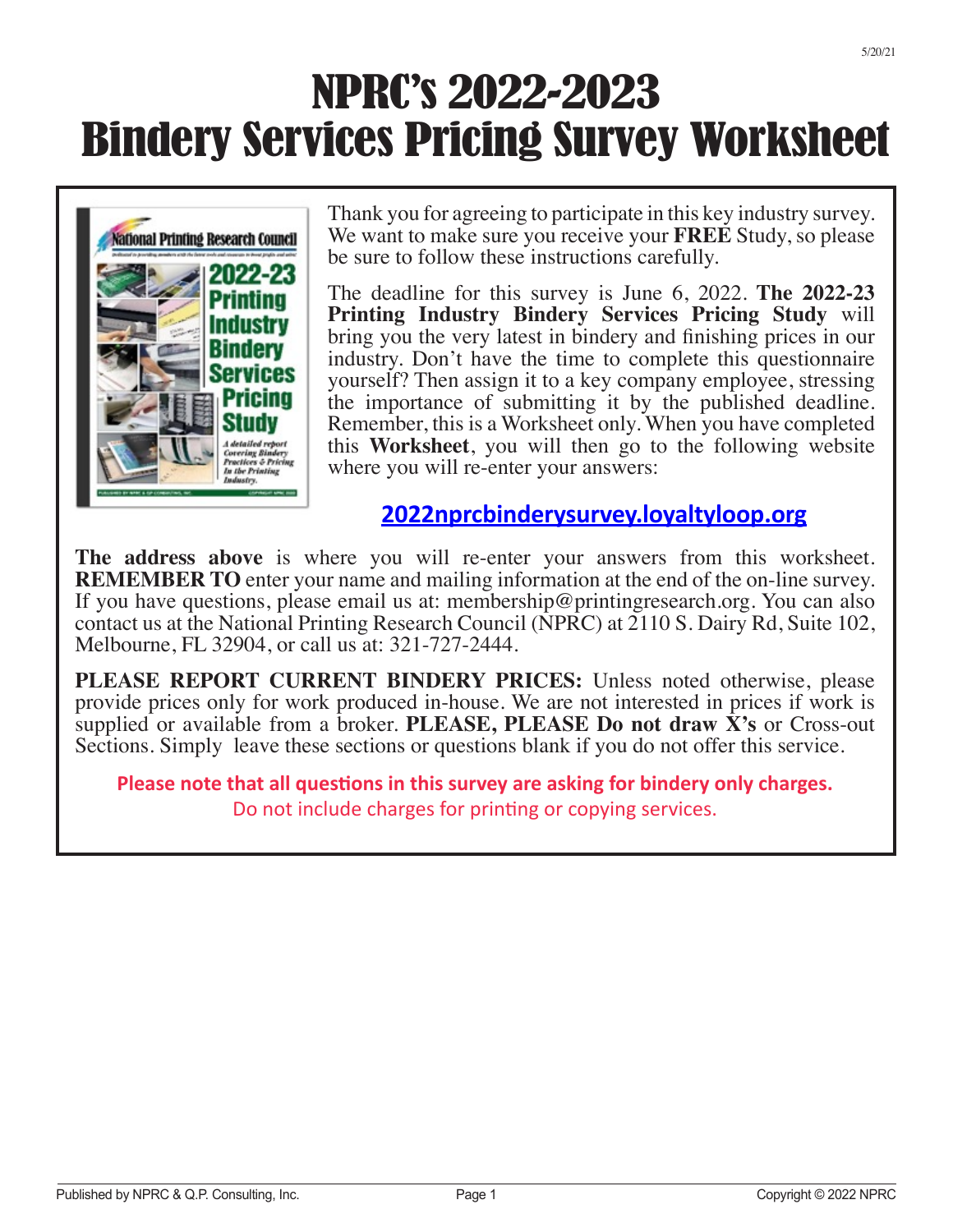### **PART 1: Mandatory Company Data**

**THIS SECTION IS MANDATORY for all companies who wish to receive a free copy of the final** *2022-2023 Bindery & Finishing Study.* **Questions #6 & #10, however, are optional. All other questions in Part 1 must be completed.**

## **1-4. Your firm**: Year Firm was founded? # of Locations State/Province Total # of Employees (Including all owners) **4a. Market Size** - Describe, as best you can, the population size of your immediate market area (Multiple locations may check more than one): *Rural Area* Under 25,000 population *Small Market* 25,000-100,000 population *Medium Market* 100,000-300,000 population *Large Market* 300,000-1 Million population *Major Market* 1 Million+ population **5. Total # of employees**, including working owners, involved in all locations listed in question #2. For each 40 hrs. of PT employees, record (1). (EX: 20 hr. PT empl. = .5) Total Number of Employees?

**6. Annual Sales -** Enter your total annual sales (in whole dollars) for all locations listed in question #2:

| <b>Sales 2018</b>                                                | <b>Sales 2019</b> |               | <b>Sales 2020</b>             |                      | <b>Sales 2021</b>     |
|------------------------------------------------------------------|-------------------|---------------|-------------------------------|----------------------|-----------------------|
|                                                                  |                   |               |                               |                      |                       |
| 7. Are you an:                                                   | Independent       | Franchise     |                               | Educational/In-plant |                       |
| Other                                                            |                   |               |                               |                      |                       |
| <b>8. Franchise –</b> If a franchise, please indicate which one: |                   |               |                               |                      |                       |
| Allegra/Alliance                                                 | AlphaGraphics     | <b>CPrint</b> | Kwik Kopy                     | Minuteman            | PIP                   |
| <b>Signal Graphics</b>                                           | Franklins         |               | Sir Speedy/Franchise Services |                      | Post Net              |
| Other                                                            |                   |               |                               |                      |                       |
| Published by NPRC & Q.P. Consulting, Inc.                        |                   | Page 2        |                               |                      | Copyright © 2022 NPRC |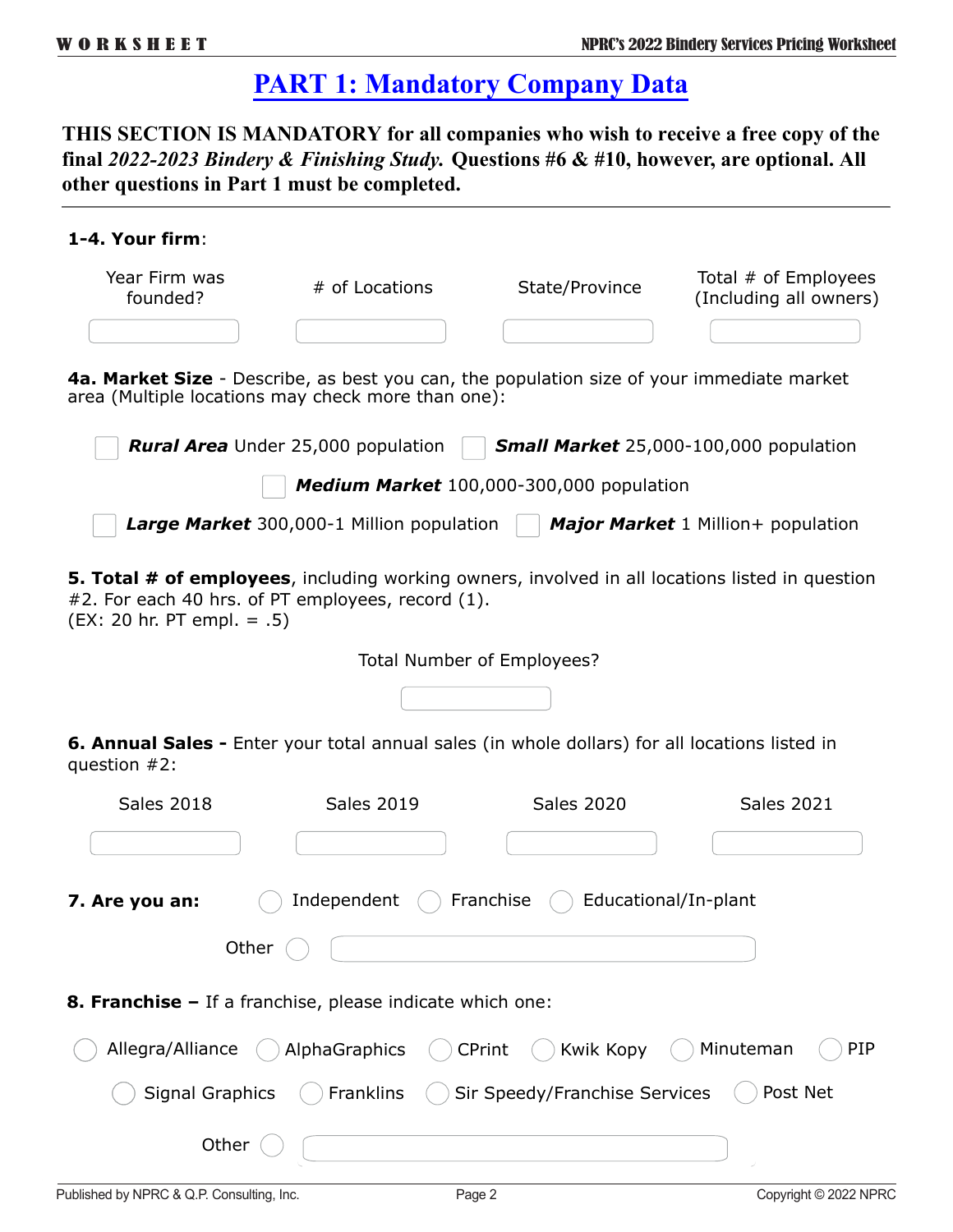**9. Association Membership -** What is your current association affiliation? Check all that apply.

| NPRC NPSOA PIA NAQP/NAPL Craftsman Club |                            |  |
|-----------------------------------------|----------------------------|--|
|                                         | No Association Affiliation |  |
| Other $ $                               |                            |  |

**10. Your Owner's Compensation for 2021 as a percent of annual sales** (optional, but very helpful to us for statistical purposes) - Please be as accurate as possible. Include net profit plus (1) owner's salary, bonuses, profit sharing and other misc. fringe benefits. Exclude salary

and benefits paid to other partners or spouse:

|  | Percent of annual sales |
|--|-------------------------|
|--|-------------------------|

**11. Bindery as a Percent of Annual Sales -** Please estimate, as accurately as possible, the total \$\$\$ of your in-house and brokered bindery services (offset and digital), represents as a percent of total 2021 annual sales.

Percent of annual sales

### **PART 2: Packaging Methods & Pricing**

**(Please leave blank those questions for services or products for which you normally do not charge when preparing an estimate):**

**1. Shrink Wrapping Charges -** Your charge to shrink-wrap the following 8.5x11 by 2-2.5" thick packages at specific quantity levels. (Assume using 75-100 gauge film) **Prices are per package!**

1-10 Packages (Price/Pkg.) 25-50 Packages (Price/Pkg.) 100-250 Packages (Price/Pkg.)

**2. Letterhead Boxes -** Please indicate the type box you generally use in your firm to package letterheads and then complete the question regarding charges (check all that apply). We use the following type of letterhead boxes:

| Imprinted 1-C (Generic)*     |                                            | Custom* Imprinted 1-C     Imprinted 2-C (Generic) |
|------------------------------|--------------------------------------------|---------------------------------------------------|
| $\vert$ Custom Imprinted 2-C | Plain/blank Boxes with your labels applied |                                                   |

*\*Generic would be imprinted boxes as used by a franchise, lacking customized address data. Custom imprinted would include specific name, phone and address info.*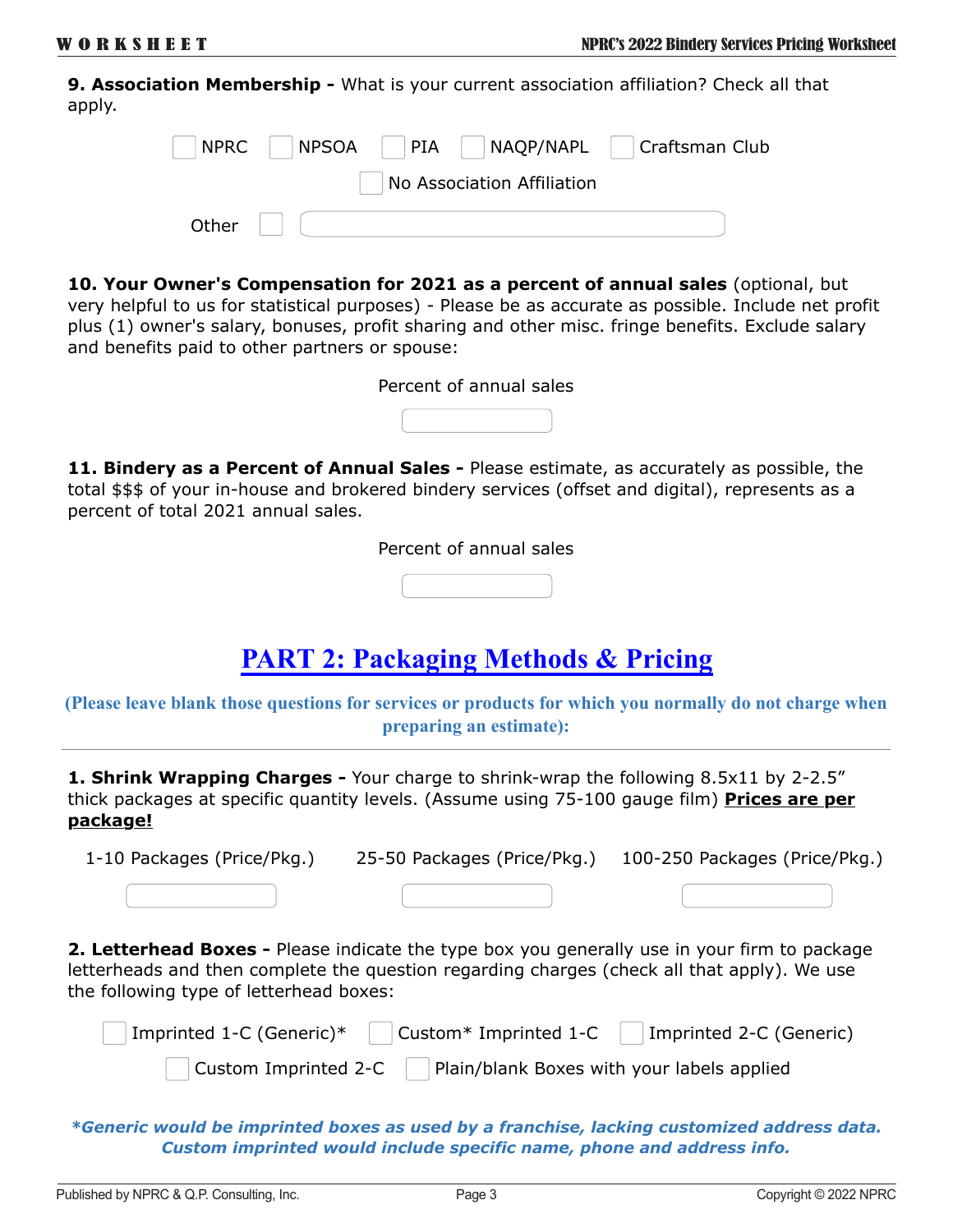| <b>3. Letterhead Boxes</b> - What do you charge (disclosed or hidden) for each letterhead box:                                                                                    |
|-----------------------------------------------------------------------------------------------------------------------------------------------------------------------------------|
| Charge Per Box                                                                                                                                                                    |
| 4. Business Card Boxes - Same as question #2 but for business card boxes.                                                                                                         |
| Imprinted 1-C (Generic)*<br>Custom* Imprinted 1-C<br>Imprinted 2-C (Generic)                                                                                                      |
| Custom Imprinted 2-C<br>Plain/blank Boxes with your labels applied<br><b>Blank Boxes</b>                                                                                          |
| 5. Business Card Boxes - What Charge Per Box do you charge customers (detailed or hidden)<br>for each B.C. box                                                                    |
| Charge Per Box                                                                                                                                                                    |
| <b>6. Carton Size Used -</b> Please check the size of your typical shipping or packaging carton<br>based upon the total number of $20/24 \# 8.5 \times 11$ " sheets it will hold? |
| 2,500 Sheets per carton<br>5,000 Sheets per carton<br>We use both size cartons                                                                                                    |
| 7. Charge for Cartons - Now tell us whether you specifically charge most customers (detailed<br>on invoice or hidden) for these cartons and if so, how much?                      |
| Yes, we charge for cartons<br>No, we don't charge for cartons                                                                                                                     |
| <b>8. Type &amp; Price -</b> We use the following cartons and charge as indicated:                                                                                                |
|                                                                                                                                                                                   |

|                                                                                         | Selection | Chg Per Carton \$ |
|-----------------------------------------------------------------------------------------|-----------|-------------------|
| <b>Custom Imprinted Cartons</b><br>$(2,500$ sheets/ctn)<br>Chg Per Carton               |           |                   |
| Plain Cartons with label affixed<br>$(2,500$ sheets/ctn)<br>Chg Per Carton              |           |                   |
| <b>Custom Imprinted Cartons</b><br>$(5,000$ sheets/ctn)<br>Chg Per Carton               |           |                   |
| Plain Cartons with label affixed<br>$(5,000$ sheets/ctn)<br>Chg Per Carton              |           |                   |
| We use and recycle paper<br>cartons from vendors and may<br>or may not charge as noted. |           |                   |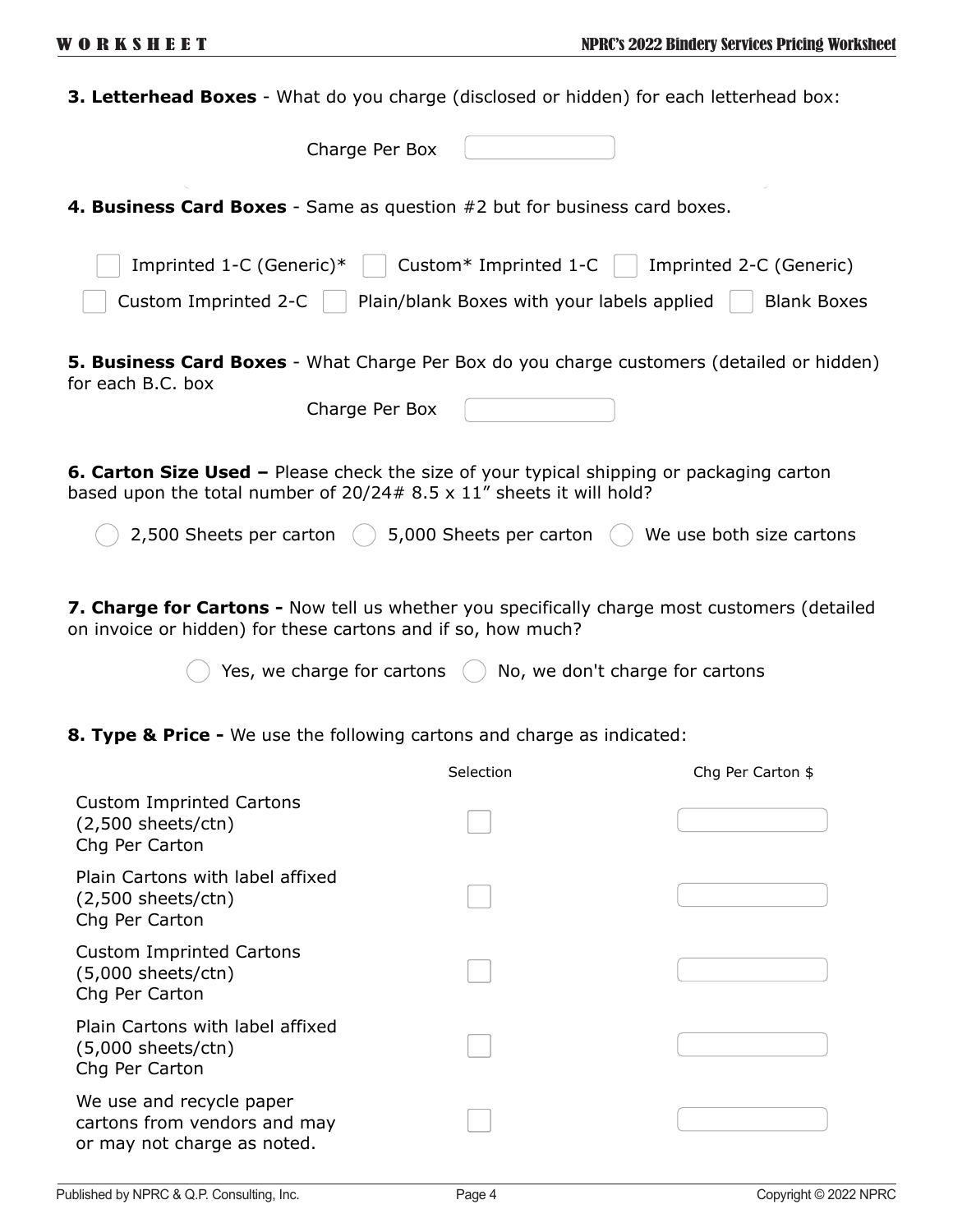### **PART 3: Scoring, Perfing & Creasing**

**1. Typical Scoring -** You must score 11x17 100# cover stock (offset printed or digital) directly in half to fold to 8.5 x 11". What would be your all-inclusive, total charge to score the following quantities:

| Score 500  | Score 1,000    | Score 2,500                                                                                                                                                                                | Score 5,000      |
|------------|----------------|--------------------------------------------------------------------------------------------------------------------------------------------------------------------------------------------|------------------|
|            |                | 2. Crease Separately? - Do you own/operate a dedicated creasing device that allows applying<br>a crease prior to folding an $11 \times 17$ " (or similar size) $100#$ cover stock in half? | Yes<br><b>No</b> |
|            |                | <b>3. Creasing Charges -</b> You must crease an 11x17 100# cover stock directly in half prior to<br>folding. What would be your all-inclusive charge to crease the following quantities?   |                  |
| Crease 500 | Crease $1,000$ | Crease 2,500                                                                                                                                                                               | Crease 5,000     |

**4. Typical Perfing -** You must perf (1 horizontal perf) the following quantities of an 8.5x11 100# cover stock. The perf will perf directly in the middle of the 8.5  $\times$  11 cardstock producing two 5.5 x 8.5 sections. (If you would first run this 2-up on  $11 \times 17$ " perf and then cut in half is up to you.) We are only interested in the total charge for perfing the total number of 8.5x11 sheets indicated.

| Perf 500 | Perf 1,000 | Perf 2,500 | Perf 5,000 | Perf 10,000 |
|----------|------------|------------|------------|-------------|
|          |            |            |            |             |

### **PART 4: Manual Collating & Gathering**

**1. Hand-collating/gathering & Method of Charging:** Assuming the job cannot be done online using a digital copier with an inline booklet maker, what would you typically charge to hand-gather the following number of *pre-folded* 8.5 x 11" sheets:

| 500 each of six $8.5 \times 11$ folded<br>sheets gathered & collated<br>$(3,000$ total sheets)                                                                                                                 | 1,000 each of six 8.5 x 11<br>folded sheets & gathered<br>collated (6,000 total sheets) | 2,500 each of six 8.5 x 11<br>folded sheets & gathered<br>collated (15,000 total sheets) |
|----------------------------------------------------------------------------------------------------------------------------------------------------------------------------------------------------------------|-----------------------------------------------------------------------------------------|------------------------------------------------------------------------------------------|
|                                                                                                                                                                                                                |                                                                                         |                                                                                          |
| <b>2. Bindery Hourly &amp; Price/M Rates</b> - If you charge an hourly or price per M rate for hand-<br>work such as above, please enter it here. (whole dollars only)                                         |                                                                                         |                                                                                          |
| Hourly Rate                                                                                                                                                                                                    | Per M Pickups                                                                           | Set-up Charge (if any) for<br>hand-work?                                                 |
|                                                                                                                                                                                                                |                                                                                         |                                                                                          |
| <b>3. Estimated Speeds</b> - Please indicate how many flat or folded 4-page signatures (finished<br>size $5.5 \times 8.5$ " or $8.5 \times 11$ ") you estimate can be hand-gathered or hand-collated per hour? |                                                                                         |                                                                                          |
| Number of flat sheets/hr.                                                                                                                                                                                      |                                                                                         | Number of folded sigs/hr.                                                                |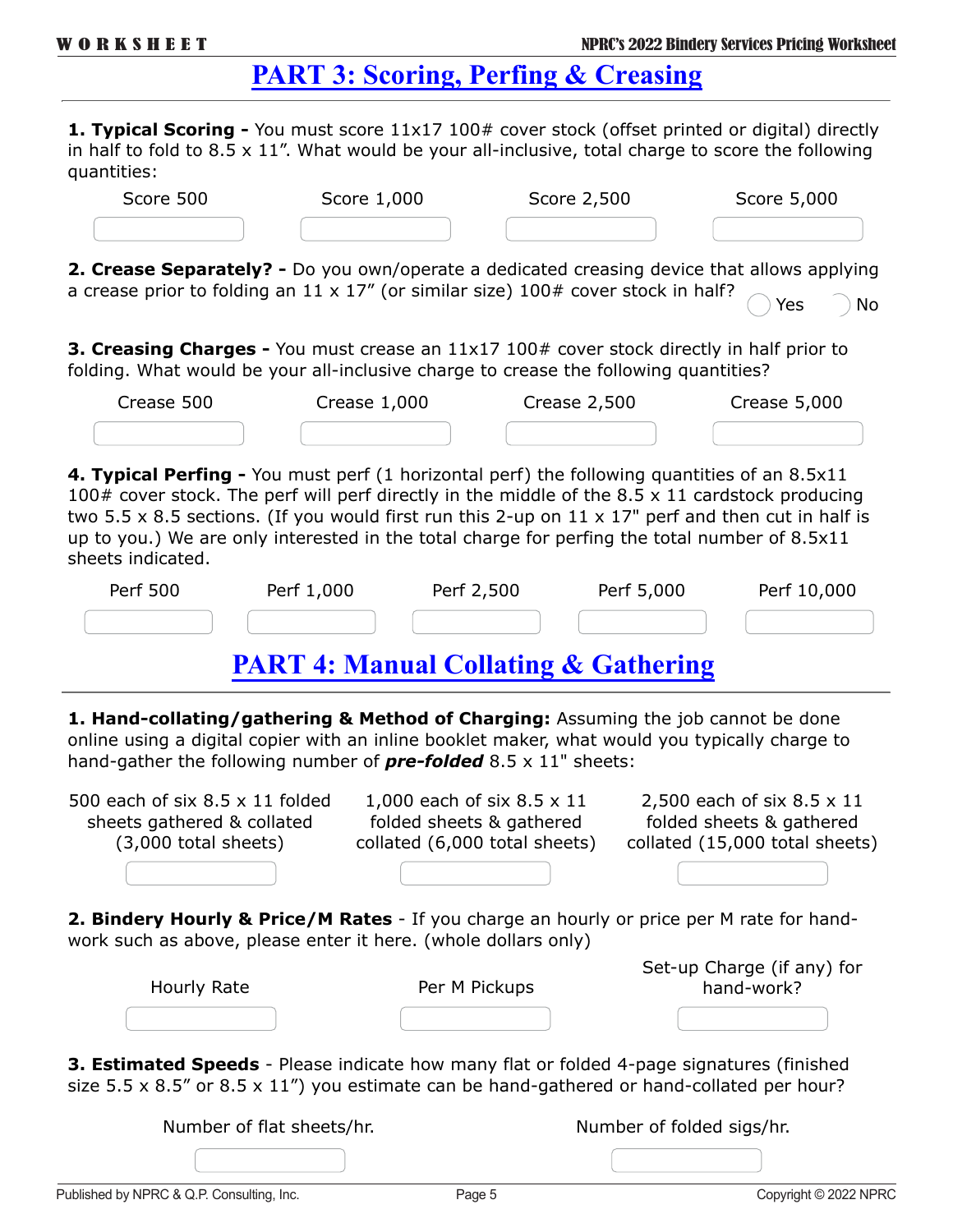**1. Basic Off-Line Machine Collating Charges\* -** Assuming you have 500 each of 10 sheets, what would your charges be to collate them together into finished sets? (Answer all that apply)

| 1-Time Set-up | Charge Per | Min Collate  | Collate Chg | Collating                                                                              | Est'd Total |
|---------------|------------|--------------|-------------|----------------------------------------------------------------------------------------|-------------|
| fee?          | Bin?       | Chg (if any) | Per M       | Hourly Charge                                                                          | Sheets/Hour |
|               |            |              |             | *Drovido nricos only for off-line equipment: Collating in-line on digital nrinters are |             |

*\*Provide prices only for off-line equipment; Collating in-line on digital printers are covered later.*

**2. Machine Collating Charges (Off-line)** - Your all-inclusive price, including all minimums and set-up fees, to collate the following combinations of sheets on an **OFF-LINE** collator. Do not include stapling: (Whole \$\$ only)

| Collate 250 of 10    | Collate 500 of 10    | Collate 1,000 of 10   | Collate 2,500 of 10   |
|----------------------|----------------------|-----------------------|-----------------------|
| (total sheets 2,500) | (total sheets 5,000) | (total sheets 10,000) | (total sheets 25,000) |
|                      |                      |                       |                       |

**3. Does the device noted** in question #2 above staple or stitch in-line? ( ) Yes ( ) No

**4. In-Line Stapling/Stitching -** If "Yes" to question #3, how much would you charge to collate and corner staple (in-line) the following quantities (include all set-up and min. fees where applicable):

| Collate & corner staple                                          | Collate & corner staple  | Collate & corner staple                                                                                                                                                          | Collate & corner staple  |
|------------------------------------------------------------------|--------------------------|----------------------------------------------------------------------------------------------------------------------------------------------------------------------------------|--------------------------|
| 250 ea. of 10 (total                                             | 500 ea. of 10 (total     | 1,000 ea. of 10 (total                                                                                                                                                           | 2,500 ea. of 10 (total   |
| sheets 2,500)                                                    | sheets 5,000)            | sheets 10,000)                                                                                                                                                                   | sheets 25,000)           |
|                                                                  |                          |                                                                                                                                                                                  |                          |
| quantities. (Include all set-up and min. fees where applicable): |                          | 5. In-Line Collating and Booklet Folding & Saddle Stitching - If "Yes" to question #3,<br>how much would you charge to collate, fold and saddle stitch booklets in the following |                          |
| Collate, fold and stitch                                         | Collate, fold and stitch | Collate, fold and stitch                                                                                                                                                         | Collate, fold and stitch |
| 250 booklets (250 ea.                                            | 500 booklets (500 ea.    | 1,000 booklets (1,000                                                                                                                                                            | 2,500 booklets (2,500    |
| of 10 sheets - total                                             | of 10 sheets - total     | ea. of 10 sheets - total                                                                                                                                                         | ea. of 10 - total sheets |
| sheets 2,500)                                                    | sheets 5,000)            | sheets 10,000)                                                                                                                                                                   | 25,000)                  |

**6. Off-line Stapling/Stitching -** If you must manually staple or stitch off-line, how much do you charge per staple, for corner or saddle stitching?

| Price Per staple – corner stapling | Price Per staple - booklet stapling |
|------------------------------------|-------------------------------------|
|                                    |                                     |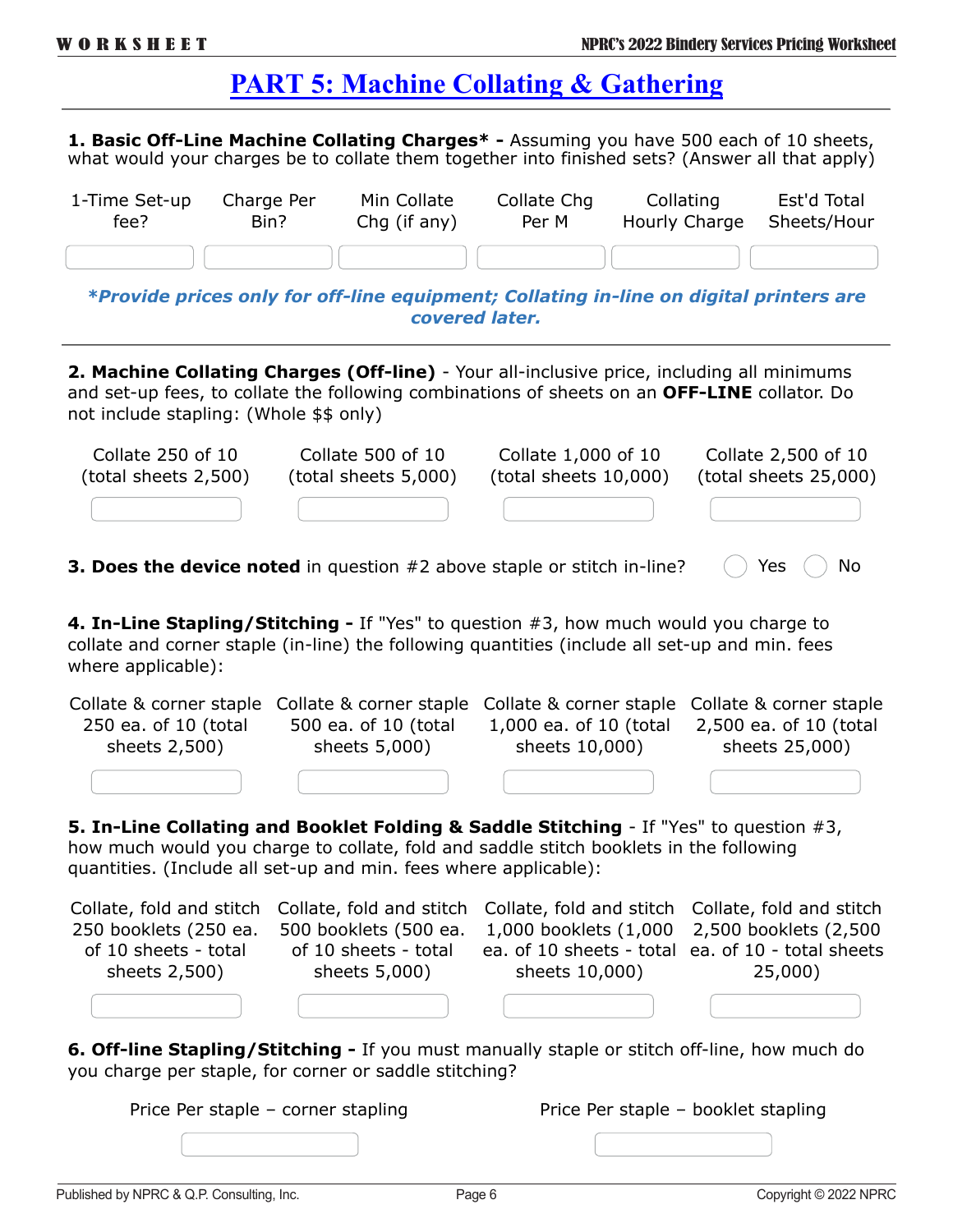### **PART 6: Basic Cutting Charges**

**1. Cutting Charges** - Please provide the following cutting charges:

| Cutting Set-up<br>Charges (if<br>any):                                            | Minimum<br>Cutting<br>Charge (if<br>any): | <b>Hrly Cutting</b><br>Charge (if<br>any): | Charge Per<br>Cut - Your<br>charge per<br>each blade | Average<br>sheets (text<br>weight) per<br>cut/lift: | Average<br>sheets (cover<br>weight) per<br>cut/lift: |
|-----------------------------------------------------------------------------------|-------------------------------------------|--------------------------------------------|------------------------------------------------------|-----------------------------------------------------|------------------------------------------------------|
|                                                                                   |                                           |                                            |                                                      |                                                     |                                                      |
| 2. Round-Cornering - Do you offer or provide (in-house) round cornering services? |                                           |                                            |                                                      |                                                     |                                                      |

| Yes | No |
|-----|----|
|     |    |

**3. Round-Cornering Charges -** If "Yes" to question #1 above, what would you charge to round-corner all FOUR CORNERS of a 3 x 5" or similar size card for each of the quantities listed below:

| Round-Corner 250 cards                                        | Round-Corner 500 cards | Round-Corner 1M cards |
|---------------------------------------------------------------|------------------------|-----------------------|
|                                                               |                        |                       |
| $\blacksquare$ . $\blacksquare$ $\blacksquare$ $\blacksquare$ | <u>a se a sua se</u>   |                       |

### **PART 7: Specialized Binding Services**

**It is not necessary or required to provide answers for all binding methods. Simply provide us with pricing for your one or two most common binding methods and leave the remainder blank.**

**Binding Methods - Please provide your price per book (8.5x11) for each of the methods, at the quantities and coil size indicated. Size indicates the size of the coil or binding being used, not the document or book.** *(Leave blank if you do not offer the specific binding service)*

#### **1. Plastic Coil - Enter your price PER BOOK (Binding Charge Only)**

|                        | 1/4" Size | $1/2"$ Size | 1" Size | $1.5"$ Size |
|------------------------|-----------|-------------|---------|-------------|
| 25 Books (Price/book)  |           |             |         |             |
| 100 Books (Price/book) |           |             |         |             |
| 500 Books (Price/book) |           |             |         |             |

#### **2. Wire-O - Enter your price PER BOOK (Binding Charge Only)**

|                        | 1/4" Size | $1/2"$ Size | 1" Size | $1.5"$ Size |
|------------------------|-----------|-------------|---------|-------------|
| 25 Books (Price/book)  |           |             |         |             |
| 100 Books (Price/book) |           |             |         |             |
| 500 Books (Price/book  |           |             |         |             |
|                        |           |             |         |             |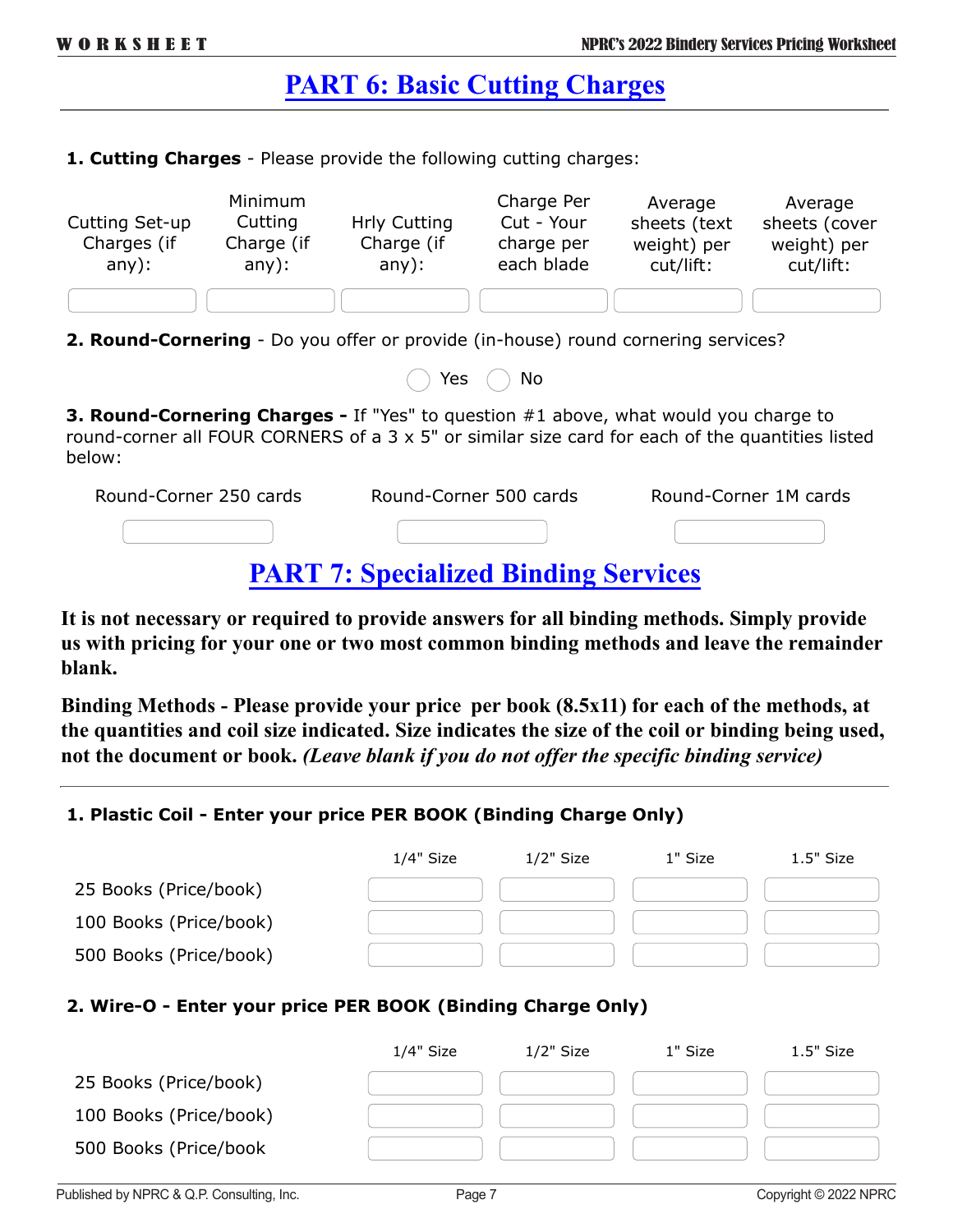#### **3. GBC - Enter your price PER BOOK (Binding Charge Only)**

|                        | 1/4" Size | $1/2"$ Size | 1" Size | $1.5"$ Size |
|------------------------|-----------|-------------|---------|-------------|
| 25 Books (Price/book)  |           |             |         |             |
| 100 Books (price/book) |           |             |         |             |
| 500 Books (price/book  |           |             |         |             |

#### **4. Tape Binding - Enter your price PER BOOK (Binding Charge Only)**

|                        | "Small" Size | "Medium" Size | "Large" Size |
|------------------------|--------------|---------------|--------------|
| 25 Books (Price/book)  |              |               |              |
| 100 Books (price/book) |              |               |              |
| 500 Books (price/book  |              |               |              |

### **PART 8: 1, 3 & 5-Hole Drilling Prices**

**1. Standard Drilling Charges** - Please provide, wherever possible, your charges for the following functions as they relate to 3-hole drilling  $8.5x11\,60\,\text{*}$  stock:

| Min drilling charge | Set-up Chg. Per hole | Hourly Drilling Chg (if | Est'd Sheets |
|---------------------|----------------------|-------------------------|--------------|
|                     | (if any)             | any)                    | Drilled/Hour |
|                     |                      |                         |              |

**2. Drilling Charges -** Please provide your total charge, including any set-up chgs., to drill the following quantities with the indicated number of holes: (Enter total price for quantity indicated… i.e. \$16.75 as 16.75)

|        | Drill 1,000 Sheets | Drill 5,000 Sheets | Drill 10,000 Sheets |
|--------|--------------------|--------------------|---------------------|
| 1-hole |                    |                    |                     |
| 3-hole |                    |                    |                     |
| 5-hole |                    |                    |                     |

**3. 3-Hole charges for drilling on Digital Copiers** - Does your digital copier offer 3-hole punch in-line?

Yes  $( )$  No

If "Yes" to the question above, please enter your charges:

Min. set-up fee Chg./M for 3-hole drilling on-line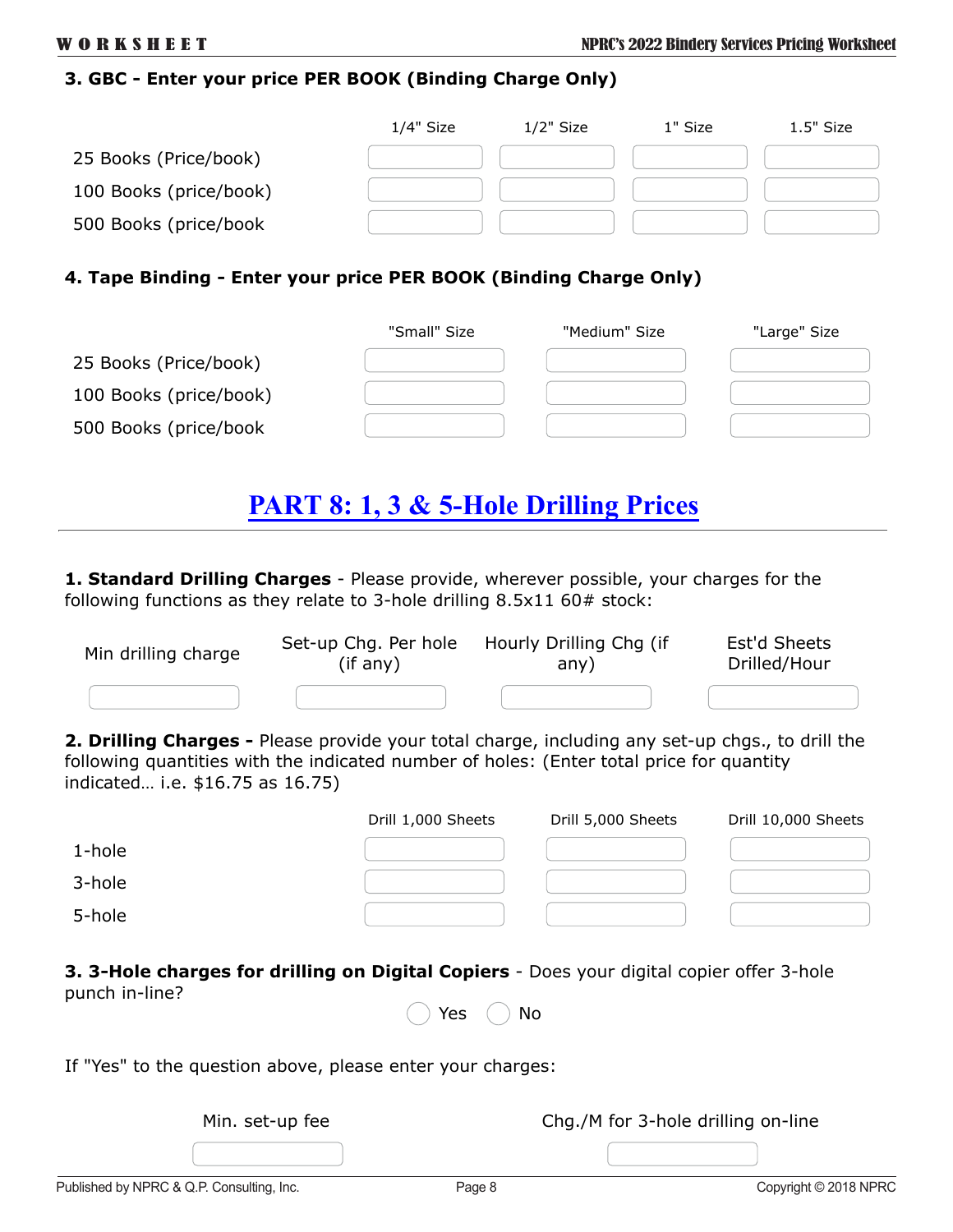### **PART 9: Regular & NCR Padding Charges**

**1. Standard Padding Charges -** Your all-inclusive **total price** (including Chipboard) to pad the following quantity of pads in the sizes indicated. Assume 100 sheets per pad:

#### **PLEASE ENTER TOTAL PRICE TO PAD**

|            | 4.5 x 5.5" Pads | $5.5 \times 8.5$ " Pads | 8.5 x 11" Pads |
|------------|-----------------|-------------------------|----------------|
| 25 Pads    |                 |                         |                |
| 100 Pads   |                 |                         |                |
| 500 Pads   |                 |                         |                |
| 1,000 Pads |                 |                         |                |

**2. NCR Padding –** Do you or your estimating system charge separately for padding carbonless paper? Yes  $( )$  No

#### **3. If YES to question #2 above, please answer the following:**

|  | Minimum NCR Padding Charge (if any) |  |  | Price Per M sheets |
|--|-------------------------------------|--|--|--------------------|
|  |                                     |  |  |                    |

### **PART 10: Digital Numbering Charges**

**1. Digital vs. Crash Numbering -** Assuming you offer some form of numbering services (digital or letterpress/crash) what percent of those jobs would be numbered on the following:

Crash/Impact Numbering (letterpress/Rollem/Count, etc.) Percent?

Digital Numbering Percent?

**Total**

**2. Digital Numbering on Digital Printer?** - Do you use your digital copier/printer (color or B&W) to sequentially number cards, coupons or other forms?

| Yes. | No |
|------|----|
|------|----|

**3. Software for Numbering on Digital Printer?** - Enter the name of the software you use:

Software

**4. Which Digital Printers** - If "Yes" to question #2, please indicate which devices you use to number?

B&W Digital Printer  $\left(\begin{array}{c}\right)$  Color digital Printer  $\left(\begin{array}{c}\right)$  We use both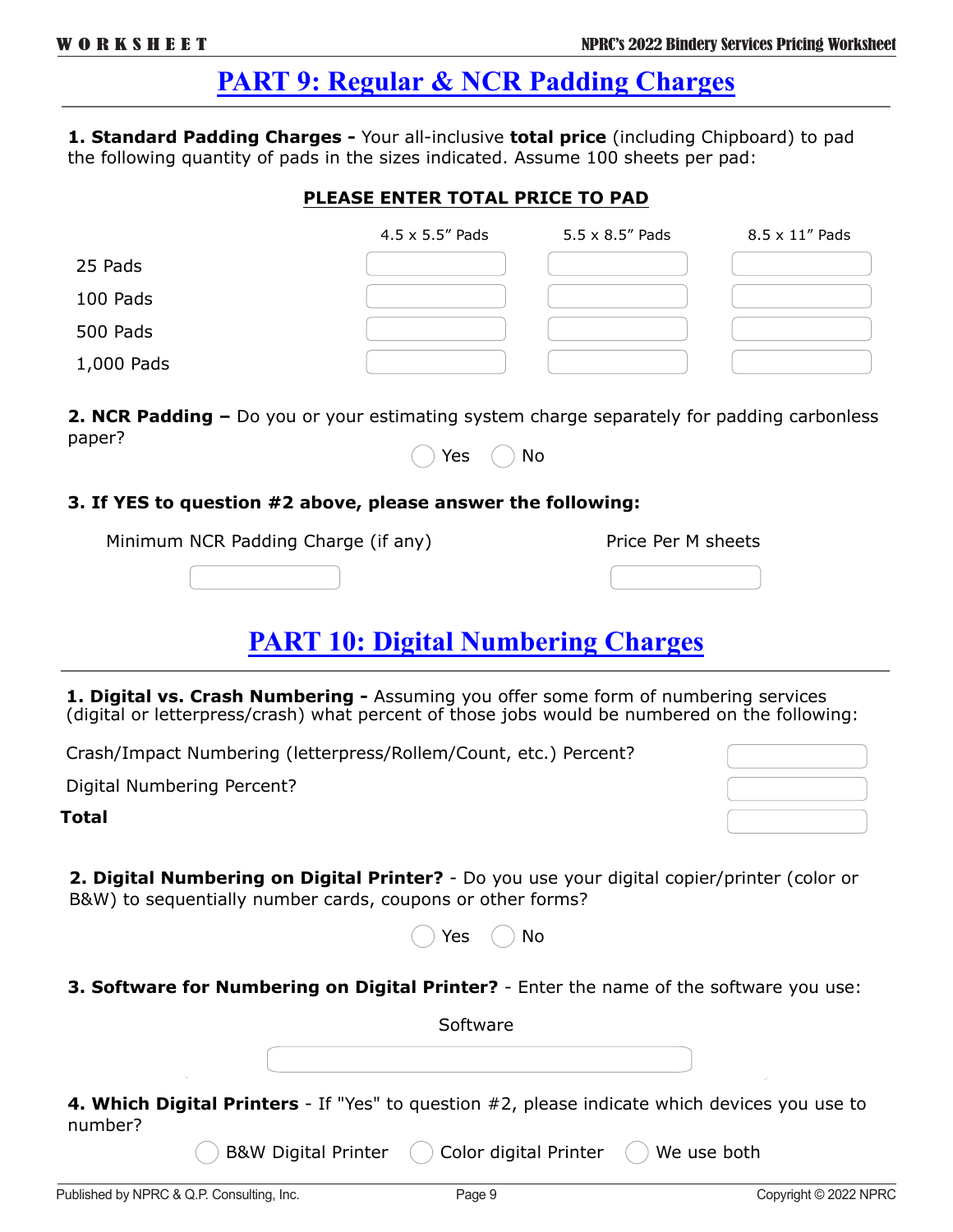**5. Numbering Charges** - If "Yes" to question #2, please provide your additional charges for the following. Answer all that apply:

|                                                            | Min Chg (if any) | Set-up Chg. (if any) | Chg. Per 1,000 #'s |
|------------------------------------------------------------|------------------|----------------------|--------------------|
| (a) Numbering charges on<br><b>B&amp;W Digital Copier:</b> |                  |                      |                    |
| (b) Numbering charges on<br>Color Digital Copier:          |                  |                      |                    |

**6. Sample Pricing -** What would be your charge, including any set-up and min charges, to number the following jobs: (answer only if you charge extra)

**(a) Raffle Tickets** - Extra or additional charge, if any, to add two numbers per 2x7" raffle ticket, set 5-up on 8.5x11:

| 250 (finished) Tickets - 50 | 500 (finished) Tickets - 100 | 1000 (finished) Tickets - 200 |  |  |
|-----------------------------|------------------------------|-------------------------------|--|--|
| sheets                      | sheets                       | sheets                        |  |  |
|                             |                              |                               |  |  |

**(b) 2-P NCR Forms** - Extra or additional charge, if any, to imprint one number on 8.5x11" 2-P NCR form on digital copier:

| 250 2-P Sets | 500 2-P Sets | 1000 2-P Sets |
|--------------|--------------|---------------|
|              |              |               |

**(c) 3-P NCR Forms** - Extra or additional charge, if any, to imprint one number on 8.5x11" 3-P NCR form on digital copier:

| 250 3-P Sets | 500 3-P Sets                                               | 1000 3-P Sets |
|--------------|------------------------------------------------------------|---------------|
|              |                                                            |               |
|              | <b>PART 11: Crash/Impact/Letterpress Numbering Charges</b> |               |

#### **1. Your Charges for Crash/Impact/Letterpress Numbering Services?**

| Hourly Charge (if any) | Min Chg (if any) | Set-up Chg. (if any)                                                                                                                                                                            | Chg. Per $M \#$ 's |
|------------------------|------------------|-------------------------------------------------------------------------------------------------------------------------------------------------------------------------------------------------|--------------------|
|                        |                  |                                                                                                                                                                                                 |                    |
|                        |                  | <b>2. Numbering Charges</b> - Total charge, including set-up and make-ready, to <b>crash</b><br><b>imprint one number</b> on a 2-part $8.5 \times 11$ NCR form for the following quantities:    |                    |
| 500                    | 1,000            | 2,500                                                                                                                                                                                           | 5,000              |
|                        |                  |                                                                                                                                                                                                 |                    |
| Only)                  |                  | 3. Numbering Charges - Total charge, including set-up and make-ready, to crash imprint 2-<br><b>numbers</b> on a 8.5x11 NCR form? Final form is 5.5 x 8.5" and is being printed 2-up. (Whole \$ |                    |
| 500                    | 1,000            | 2,500                                                                                                                                                                                           | 5,000              |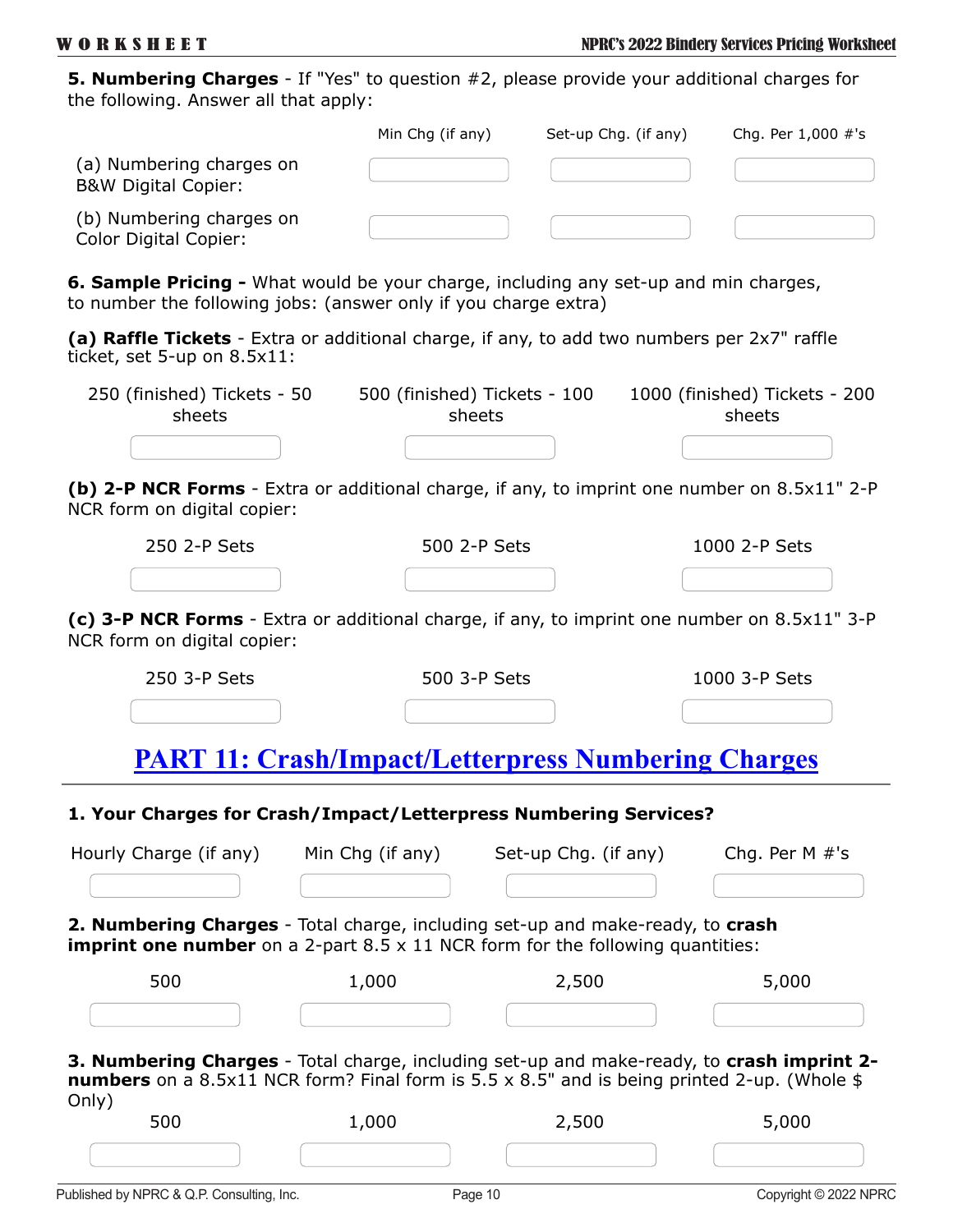### **PART 12: Off-Line Booklet Making Charges**

### **Please note once again that all questions in this survey are asking for bindery only charges.**

### **Do not include charges for printing or copying services.**

**All-Inclusive Newsletter/Booklet Charges - Your total charges, for the size and quantities noted, to gather/collate, fold and staple (off-line) the following size newsletters or booklets. Do not include charges for face trims.**

#### **1. Newsletters/Booklets – Finished Size 5.5 X 8.5"**

#### **PLEASE ENTER TOTAL PRICE (BINDERY CHARGES ONLY) NOT PER NEWSLETTER**

|                          | 500 Newsletters | 1,000 Newsletters | 2,500 Newsletters |
|--------------------------|-----------------|-------------------|-------------------|
| 12-Pages $(3)$ 8.5 x 11s |                 |                   |                   |
| 24-Pages (6) 8.5 x 11s   |                 |                   |                   |
| 48-Pages (12) 8.5 x 11s  |                 |                   |                   |

#### **2. Newsletters/Booklets – Finished Size 8.5 X 11"**

#### **PLEASE ENTER TOTAL PRICE (BINDERY CHARGES ONLY) NOT PER NEWSLETTER**

|                         | 500 Newsletters | 1,000 Newsletters | 2,500 Newsletters |
|-------------------------|-----------------|-------------------|-------------------|
| 12-Pages $(3)$ 11 x 17s |                 |                   |                   |
| 24-Pages (6) 11 x 17s   |                 |                   |                   |
| 48-Pages (12) 11 x 17s  |                 |                   |                   |

**3. Face-Trimming Only** - Assuming client requests books to be face-trimmed, what method best describes what you would use?

Face-Trim on Cutter  $\overline{C}$  Face-Trim, in-line on Booklet Maker  $\overline{C}$  Utilize our 3-Knife Trimmer

**4. Auto-Trimming** - If you face-trim in line (choices 2-3 above) how much extra would you charge per book? (Assume 48-page/12 sigs for this example.) If you don't charge extra to facetrim, please enter "0."

|  | Min. Charge |  |
|--|-------------|--|
|  |             |  |

| Min. Charge | Face Trim Charge Per Book |
|-------------|---------------------------|
|-------------|---------------------------|

**5. Books Per Lift** - Assuming trimming must be done offline on cutter, how many of the following books (see size) would you normally face-trim per stack? (Assume books are selfcovers and utilize 60# Offset.)

| Number of Books/Lift | Charge To Trim Ea. Book |
|----------------------|-------------------------|
|                      |                         |
|                      |                         |
|                      |                         |
|                      |                         |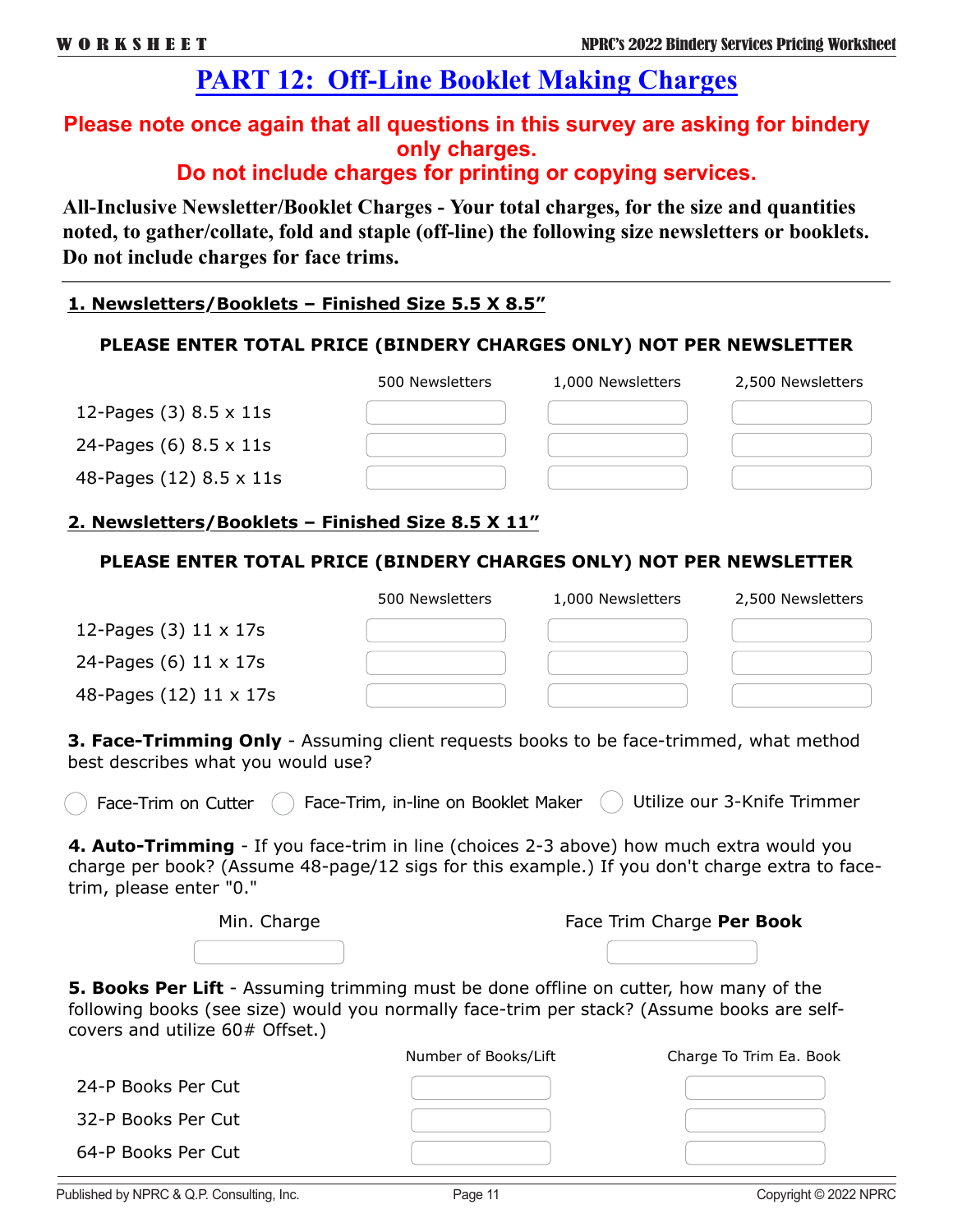### **PART 13: Digital Copier Booklet Making Charges**

#### **Please note once again that all questions in this survey are asking for bindery only charges. Do not include charges for printing or copying services.**

**Booklet Charges -Assuming your copier is capable of producing saddle-stitched booklets (5.5x8.5 or 8.5x11) finished size, please answer the following (assume no bleeds):**

**1. Charge Extra** - Do you charge extra (in addition to copying charges) to produce booklets inline?

Yes, we charge extra  $\left(\begin{array}{c} \end{array}\right)$  No, we do not charge extra

**2. Newsletter Charges -** If you charge extra, what would your total charge (Bindery-Booklet Making Charges Only) be to produce the following quantities:

#### **(a) Newletters, 5.5 x 8.5 Final Size**

|                          | 500 Newsletters | 1,000 Newsletters | 2,500 Newsletters |
|--------------------------|-----------------|-------------------|-------------------|
| 12-Pages (3) 8.5 x 11s   |                 |                   |                   |
| 24-Pages $(6)$ 8.5 x 11s |                 |                   |                   |
| 48-Pages (12) 8.5 x 11s  |                 |                   |                   |
|                          |                 |                   |                   |

#### **(b) Newletters, 8.5 x 11 Final Size**

|                               | 500 Newsletters | 1,000 Newsletters | 2,500 Newsletters |
|-------------------------------|-----------------|-------------------|-------------------|
| 12-Pages $(3)$ 11 x 17s       |                 |                   |                   |
| 24-Pages (6) $11 \times 17$ s |                 |                   |                   |
| 48-Pages (12) 11 x 17s        |                 |                   |                   |

### **PART 14: Folding on Digital Copiers**

**1. Folding on Copier -** Indicate if either of your copiers are capable of folding (1/2 or tri-fold) on-line:

| (a) Our B&W copier can fold in-line:   | Yes<br><b>No</b>                                                                                                   |
|----------------------------------------|--------------------------------------------------------------------------------------------------------------------|
| (b) Our color copier can fold in-line: | Yes ( )<br>- No                                                                                                    |
| Color Copier:                          | <b>2. Extra Charge?</b> - Do you charge extra to fold copies produced in-line on your digital B&W or<br>Yes ( ) No |
|                                        | <b>3. Your Charges -</b> If "Yes" to question #2 above, what would be your additional charge to                    |

**3. Your Charges -** If "Yes" to question #2 above, what would be your additional charge to letter-fold the following quantities of 60# offset on your copier:

| 100 sheets | 500 sheets                              | $1,000$ sheets | $2,500$ sheets |
|------------|-----------------------------------------|----------------|----------------|
|            |                                         |                |                |
| .          | the property of the control of the con- |                | .<br>__        |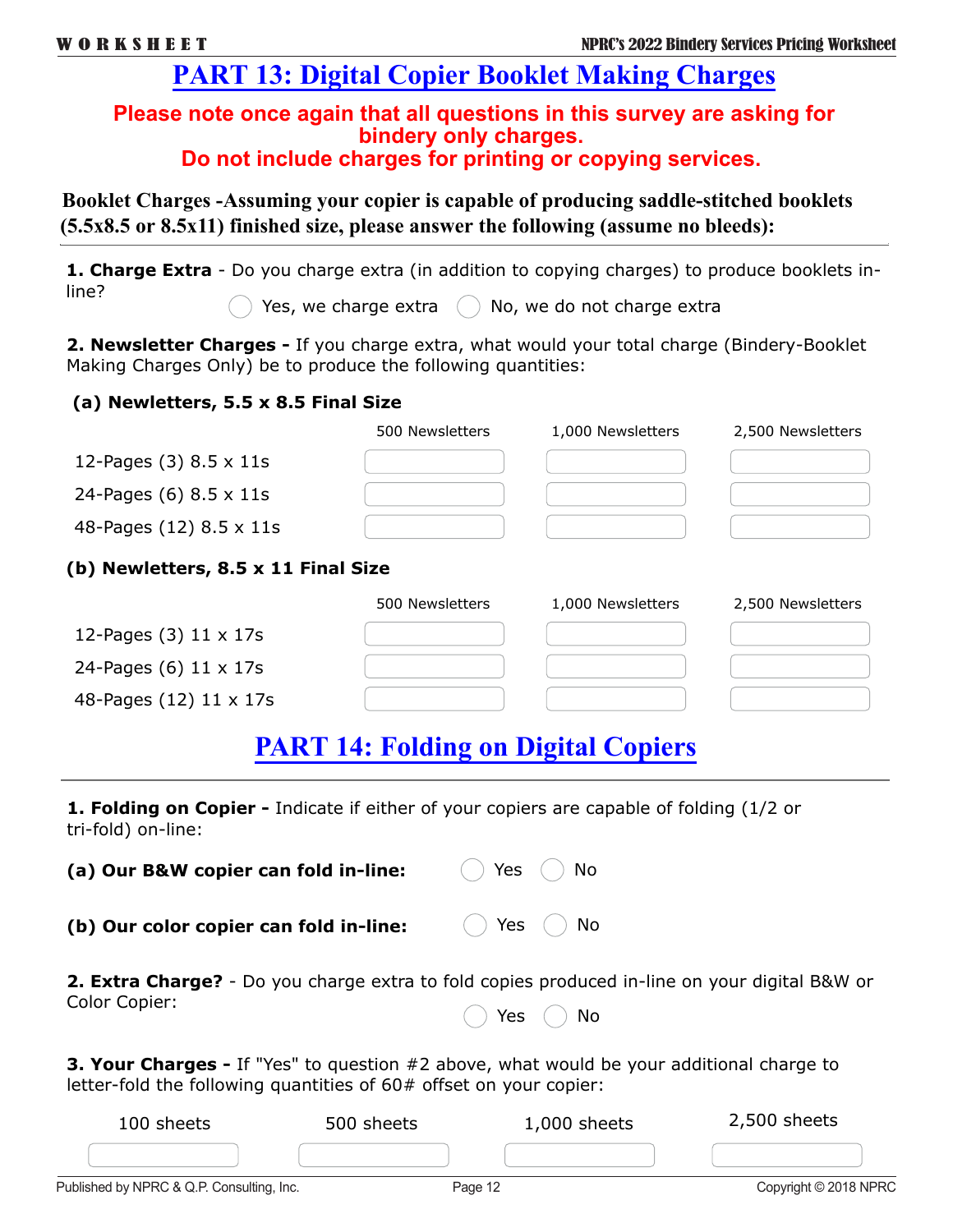### **PART 15: Traditional Folding**

#### **1. Please indicate the primary type of off-line folder you use for most of your folding tasks:**

Table-top folder  $\bigcap$  Floor Model Folder (straight only)

Floor Model with side-gate/right angle section

**2. Basic Folding Charges 8.5 x 11" –** Please provide the following as it pertains to basic folding services:

| Minimum Folding Chg. | Set-up Chg. | Hourly Chg. (if any) |  |
|----------------------|-------------|----------------------|--|
|                      |             |                      |  |

**3. Basic Letter-folding (Offset) –** What is your charge to letter-fold 8.5 x 11" 60# offset in the following quantities. (include all min. and set-up charges as well)

| 500 sheets | 1,000 sheets | 5,000 sheets | 10,000 sheets |
|------------|--------------|--------------|---------------|
|            |              |              |               |

4. Basic Letter-folding (Coated) – What is your charge to letter-fold 8.5 x 11" 100# Coated Text in the following quantities. (include all min. and set-up charges as well)

| 500 sheets                                                                                                                                                                                                        | 1,000 sheets   | 5,000 sheets | 10,000 sheets                                                                                                       |
|-------------------------------------------------------------------------------------------------------------------------------------------------------------------------------------------------------------------|----------------|--------------|---------------------------------------------------------------------------------------------------------------------|
|                                                                                                                                                                                                                   |                |              |                                                                                                                     |
| 5. Basic Right-Angle Folding Charges 11 x 17" 60# Text to #10 - Please answer the<br>following as it pertains to basic folding an $11 \times 17''$ 60# sheet (one pass) down to #10 size:                         |                |              |                                                                                                                     |
| Minimum Folding Chg.                                                                                                                                                                                              |                | Set-up Chg.  | Hourly Chg. (if any)                                                                                                |
|                                                                                                                                                                                                                   |                |              |                                                                                                                     |
| 60# offset to $#10$ , in the following quantities. (include all min. and set-up charges as well)<br>500 sheets and the state of the state of the state of the state of the state of the state of the state of the | $1,000$ sheets | 5,000 sheets | <b>6. Right Angle Folding Charges (offset)</b> - What is your charge to right-angle fold 11 x 17""<br>10,000 sheets |
|                                                                                                                                                                                                                   |                |              |                                                                                                                     |
| $100#$ coated to $#10$ , in the following quantities. (include all min. and set-up charges as well)                                                                                                               |                |              | <b>7. Right Angle Folding Charges (coated)</b> - What is your charge to right-angle fold $11 \times 17$ "           |
| 500 sheets                                                                                                                                                                                                        | $1,000$ sheets | 5,000 sheets | 10,000 sheets                                                                                                       |
|                                                                                                                                                                                                                   |                |              |                                                                                                                     |